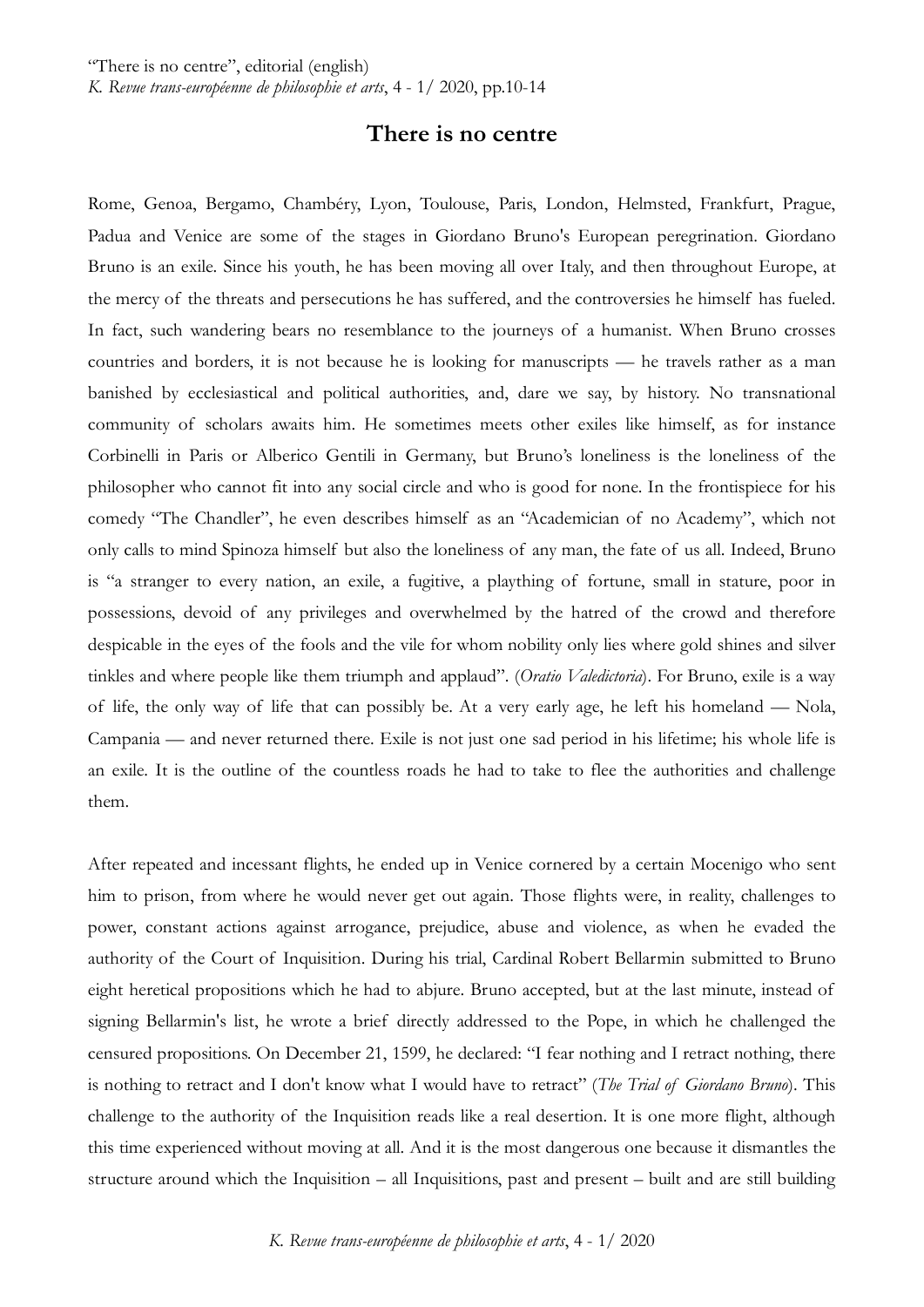their authority. This structure is that of the confession, as without the consent of the subjects, there is no trial, no court, no power. Bruno didn't confess anything to Bellarmin. In fact, he didn't have anything to confess, even to Pope Clement VIII. He just wanted to talk to him. Fundamentally speaking, that is to say, from a philosophical standpoint, Bruno recognizes no authority. Seen from the perspective without perspective of the infinite universe, a "*Pontifex maximus"* or a "Sun King" are ridiculous masks. That is why Bruno embodies the intractable in the history of philosophy. "Don't pronounce that name, don't pronounce that name any more", as requested by the Curator of the Padua University at the beginning of Brecht's *Galileo*.

Today, more than 400 years after the tragic conclusion of Bruno's life, we want to shout his name loud and clear. We celebrate his courage, his fight, as well as the controversies he raised during his lifetime. We defend his thought – the notion of the infinite that he developed with the paradoxes and questions attached to it – and we want to continue his fight. We, too, are negating the center, are going off-center. We, too, want to turn the experiences of the exile and of decentering into a policy. Throughout his life, Bruno continued to call himself "the Nolano" and to call his philosophy the "Nolana filosofia", even when he was in Paris, London, Frankfurt or Prague. The point for him was precisely to claim the centrality of an off-center place.

Yet, there is no center in the infinite universe. The political power of such a world view is obvious. Bruno's study of Copernicus's work is what enables him to assert that the universe is infinite. Heliocentrism, as he construes it, breaks through the walls of the universe and the "new philosophy" does not only do away with the central position of the Earth but also with that of any other body in space. The idea of infinity determines a conception of the universe as being open and in continual evolution: "There are no ends, boundaries, limits or walls which can defraud or deprive us of the infinite multitude of things. Therefore, the earth and the ocean thereof are fecund; therefore, the sun's blaze is everlasting, so that eternally fuel is provided for the veracious fires, and moisture replenished the attenuated seas. For from infinity is born an ever-fresh abundance of matter. Thus Democritus and Epicurus who maintained that everything throughout infinity suffered renewal and restoration, understood these matters more truly than those who would at all costs maintain a belief in the immutability of the Universe, alleging a constant and unchanging number of particles of identical material that perpetually undergo transformation, one into another "(*On The Infinite Universe and Worlds*). However, Giordano Bruno's infinity cannot be shaped like an "all-comprehensive totality". Potency is never fully actualized: "For from infinity is born an ever-fresh abundance of matter" ("*dall' infinito sempre nova copia di materia sottonasce*"). Potency is such an overflowing, upsetting and incessantly producing force that natural infinity is not totally infinite, but rather a perpetual construction, an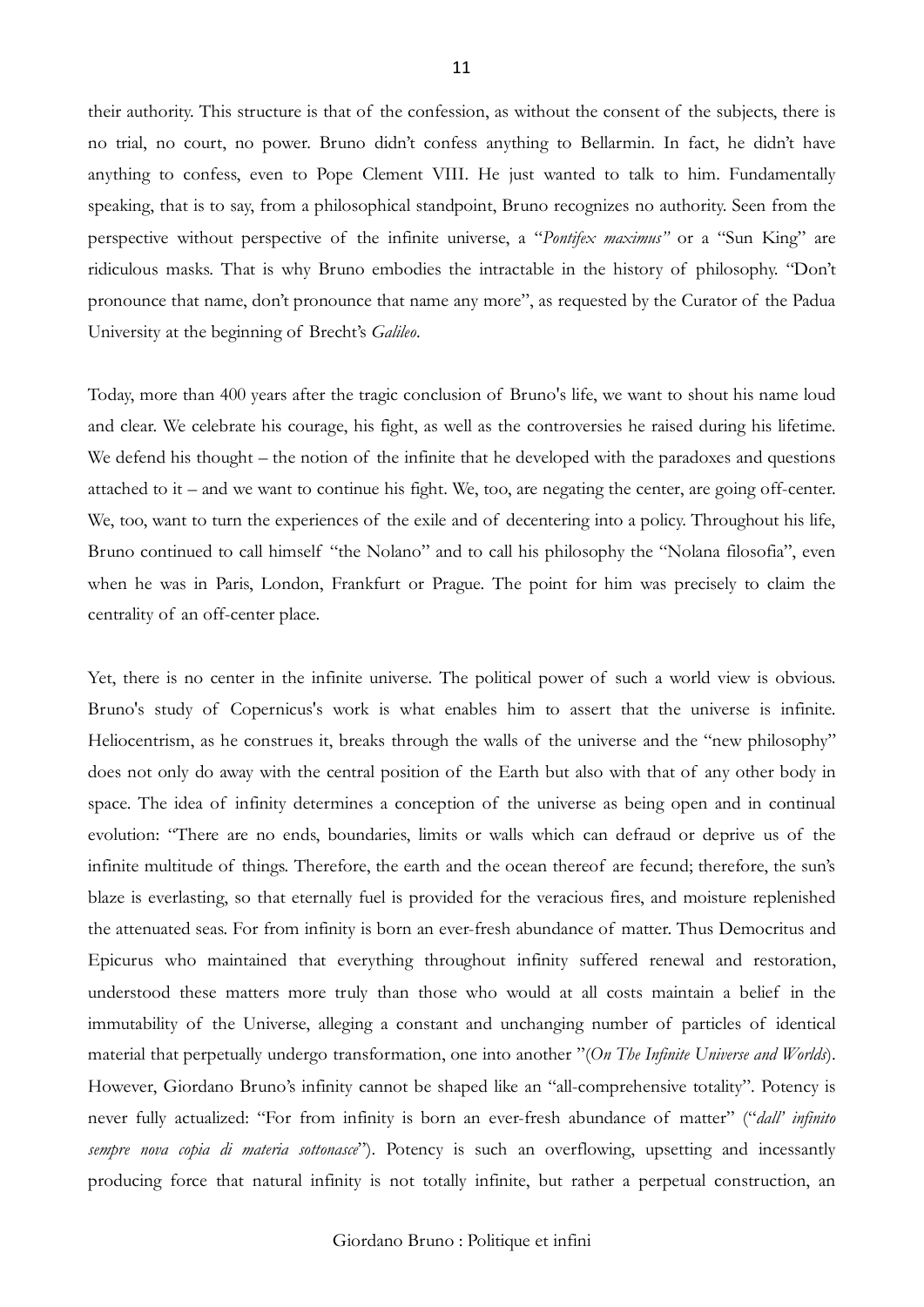eternally unfinished becoming. Can a philosophy of the infinite be a philosophy of "the Same", namely, of eternal recurrence? Wouldn't it be more appropriate to approach the philosophy of the infinite as a philosophy of becoming as well as a philosophy of difference? Bruno reminds us that infinite matter is always in the making. In the light of those concepts, we could read Bruno's philosophy with the help of a few categories elaborated by Alfred North Whitehead, and begin by saying that infinite potency represents a becoming of continuity and not a continuity of becoming. The worlds of Bruno and of Whitehead are more than a mere becoming process. Indeed, the concept of "*dynamis*" is still too marked by the characterization that Aristotle formulated with his model of the transition from potency to action. Thus, becoming is blocked by a higher purpose. It becomes teleological, which means that everything in the universe has its rightful place and knows its destiny. That way, becoming always reaches an ideal, in the totality of the universe as well as in its parts. On the other hand, the paradigm embraced by Bruno and Whitehead is that of the perpetual flow, of the inexhaustible movement that is not incompatible with continuity or unity, on condition that these are not conceived in terms of permanence – i.e., the state of being always equal to oneself – but more precisely in terms of becoming. In other words, the world is not moving towards perfection; it rather expresses perfection in its motion. This teaches us that being is always new, always renewed and that natural movement cannot be reduced to a circle. On the contrary, it develops within a structure that closes only to be open again in a constantly evolving movement. In other words, it is not the becoming that is continuous but the continuous (the "Whole", the infinite nature) that is in the making.

Because potency, as conceived by Bruno, is never really "actualized", or better, because it constantly achieves and goes beyond its own actualization, it shatters Western metaphysics. Clearly, the philosophy of the infinite is not a new ontology. Indeed, a philosophy of the infinite is compatible with no ontology whatsoever as it rejects all kinds of measure. It puts an end to metaphysics as a science of being as being and as the logic of unalterable measures.

We believe that on the basis of this intuition, Bruno embodies the emergence in the modern world of a conception of politics that has nothing to do with politics, the State and constituent power. In fact, in the dimensionless dimension of infinity, Bruno's potency takes on a "destituent" role which, by definitively breaking away from its pairing with the act, signals the annihilation of all identity, substance and violence: it is capable of unleashing a liberating force starting from the idea that every finite and singular being is an infinite wandering.

Power, contrary to what Agamben wrote until recently, is not always associated with action. A power becomes "destituent" when it is infinite, when it is never completely actualized, when "an abundance of matter is always reborn". There can be no "last perfection" in the infinite universe. That is why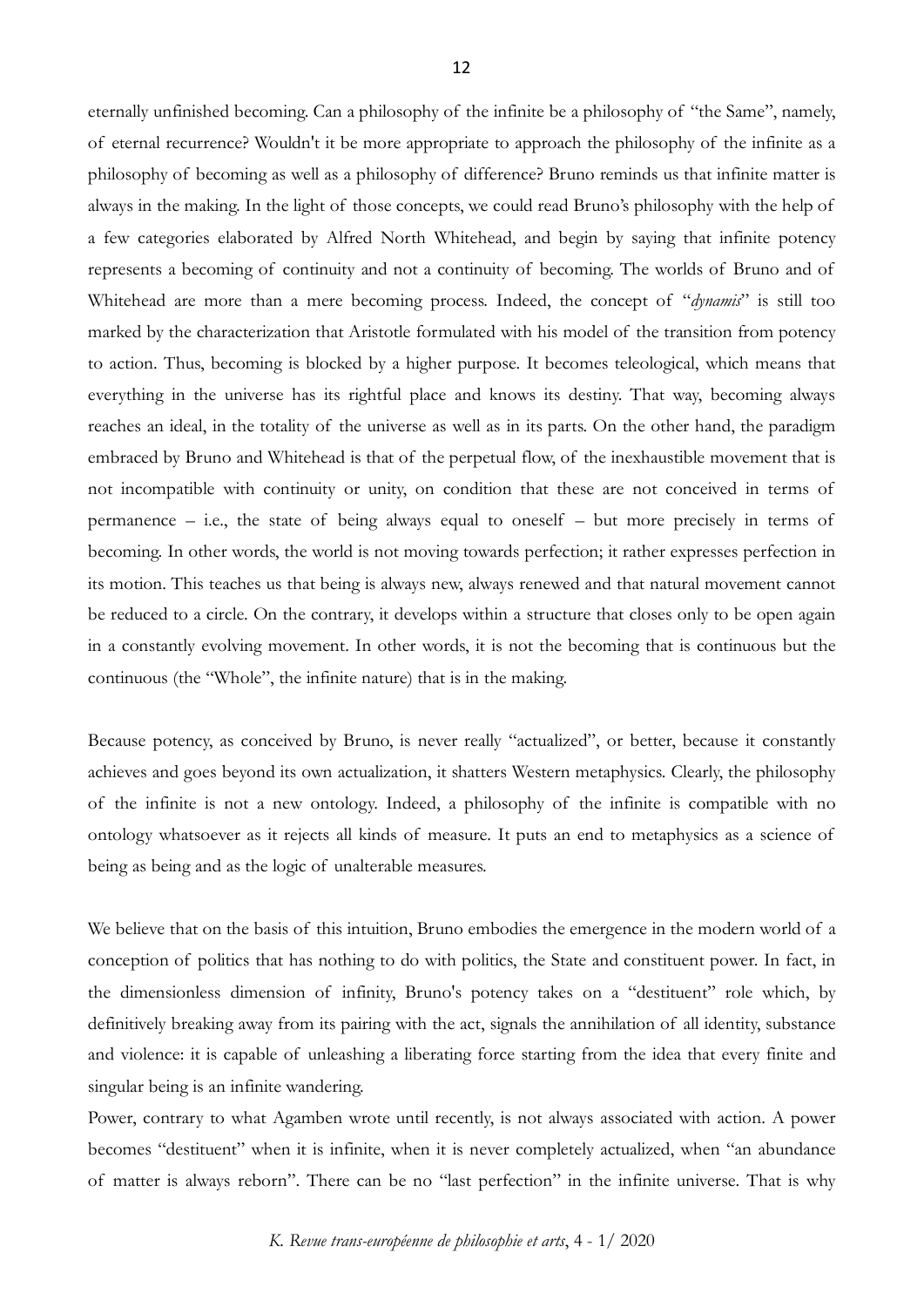singular things can move towards their dignity: by tearing themselves away, by separating themselves from the original being, they are able to introduce individuality in the visible world. Indeed, they remain charged with the original unity, and yet these "separations" continually produce new facets of this unity, new (infinite) worlds and modes of the original being. Bruno uses an admirable word to unveil how things unfold the power of unity in their individuality. He speaks of "sglomeramenti" – "disagglomerations" – (*Concerning Cause, Principle, and Unity*) as if to indicate a properly operative activity of things aimed at disaggregating, at disseminating the fundamental unity. Thus, although these separations "contract" the pre-individual being, they diversify and multiply it forever, since each of them contains it in a different way, that is, in times and places that are always distinct. This is what Bruno means when he maintains that "each thing possesses all being, but not all modes of being". In a desperate attempt to become all modes of being, things then take turns taking the place of all the others following the vicissitudes – thanks to these incessant transmutations of forms and places, matter itself is in continual mutation. Ultimately, it is the conditions of space and time that determine individuality and multiplicity in the universe. Precisely because he grasped the power of singularities in the concept of "vicissitudinal mutation", Bruno has heralded to modernity the news of an infinite and multiple world that has nothing of the invariance which is typical of metaphysics. Such infinite variations, such "disagglomerations", such wandering singularities make up a "destituent power" destituting both the world and history.

This new image of the universe as being open, infinite, multiple, acentric and devoid of any hierarchies reinforces the exile condition of all fashion in the universe. In the infinite universe, beings can only be wandering. Human beings, in particular, are nomadic, or they are not. From that perspective, we have a better understanding of Bruno's existential choices. In the infinite universe indeed, human beings are released from gravity and from their obligation to stay home without any case of consciousness. Human beings no longer belong, nor do they own a dwelling place. The whole world is their homeland: "for the true philosopher, every land is a homeland," Bruno writes in *Concerning Cause, Principle, and Unity*. The world of this philosopher is not simply the Earth. Its spaces become infinite and the stars become as familiar to him as if he had taken up residence there. This opening of the exile's condition to the infinite heavens, to exoplanets and to the countless other solar systems, frees us from the present civilizations and from history, as proved by Bruno's criticism of the colonization of the Americas. It was after denouncing the violence of the conquistadores ("the Tiphys discovered the means of disturbing the peace of others, (...) of violently propagating unprecedented madness, of sowing unheard-of disorder on still virgin ground, considering in the end the reason of the strongest to be the best; they have renewed the taste, the instruments, the methods of tyranny and murder", *The Ash Wednesday Supper*), that Bruno, who was among the first to do so in old Europe, presented the liberating